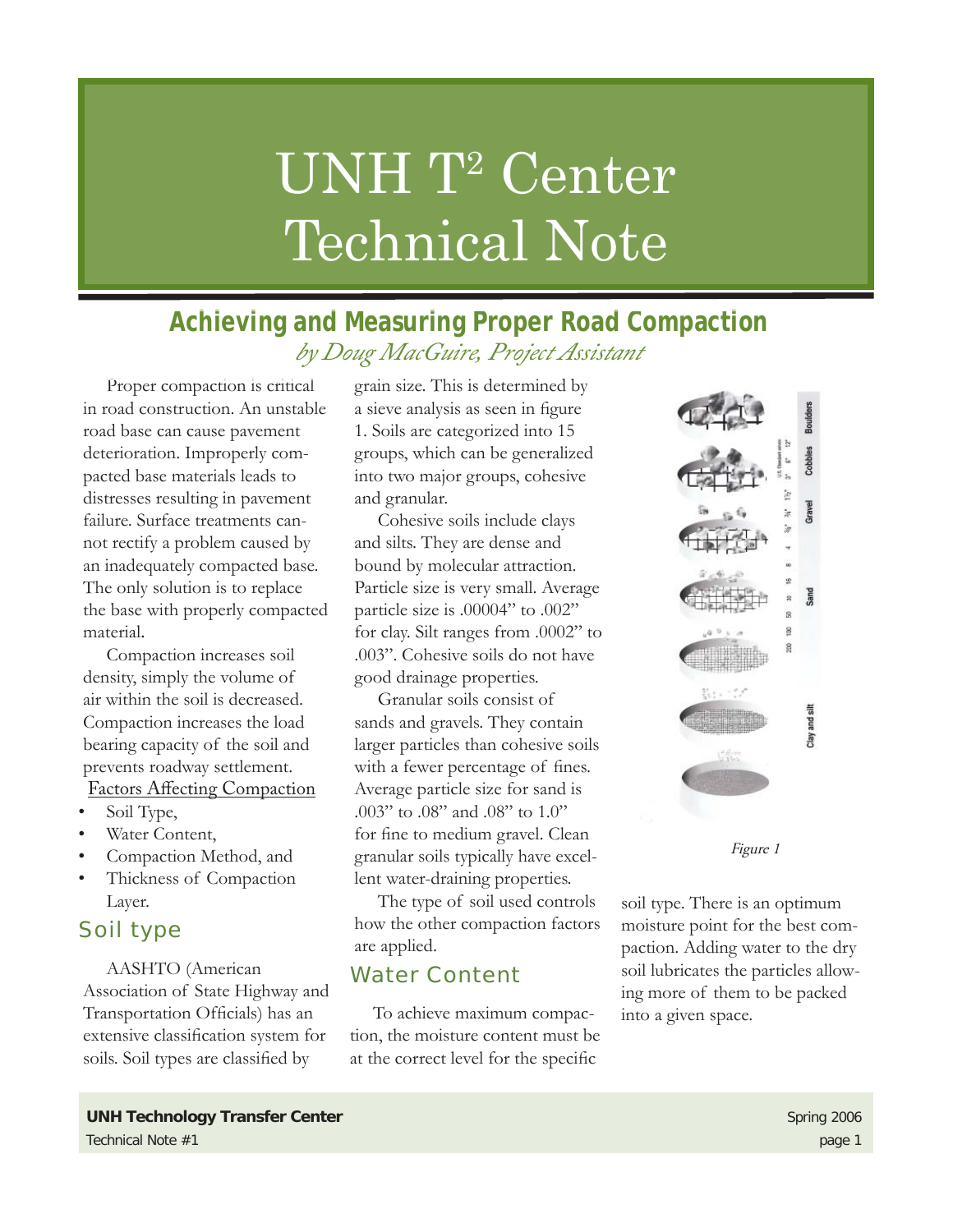

Figure 2 shows the relationship between relative density and percent moisture added. The graph illustrates that too little or too much moisture directly effects the density of the soil. A soil with too much moisture contains water filled voids which weakens the load-bearing capacity. Water fills spaces that would be otherwise occupied by solid particles and decreases the soil density.

Cohesive soils are especially dependant on optimum water content. Cohesive soils have a high testing curve similiar to the one shown in figure 2. Clean granular soils are much less dependant on water content. Their test curves are relatively flat so maximum density is obtained with less emphasis on water content.

## Compaction Method

Compaction uses force to compress soil particles to the desired density. Different soil types respond better to certain compaction methods.

#### Cohesive soils

The particles in cohesive soils stick together with the proper moisture content. To compact, use an impact or kneading force. A rammer or sheepsfoot roller is recommended to provide the shearing force to arrange the particles into a tight format.

A rammer is a hand operated machine with a high impact force through a gas powered piston. The sheepsfoot roller is a large drum with many protruding studs. The studs provide high point loads to the soil surface. Several passes are necessary to fully compact.

#### Granular soils

Use vibration to compact granular soils. A vibratory plate is a hand operated machine that uses one or two eccentric weights. The spinning weights propel the machine forward.

A vibratory plate with two eccentric weights moves directionally forward and reverse. The effectiveness of the machine is directly related to the weight of the plate. Use the vibratory plate in tight areas, such as a trench.

A vibratory roller consists of a large weighted drum and two drive wheels. The pressure force of the drum is further assisted by vibration.



Figure 3

### Thickness of Compaction Layer

Compaction equipment is only effective to a certain depth--called a lift. Therefore, compact in lifts. For example, vibratory and rammer-type equipment compact soil in two directions. The force travels through the layer under compaction to the hard surface below and returns upward. The particles are forced tightly together and compaction occurs. If the lift exceeds the effective depth of the compaction equipment, it will not fully compact. Figure 3 shows correct and incorrect lifts.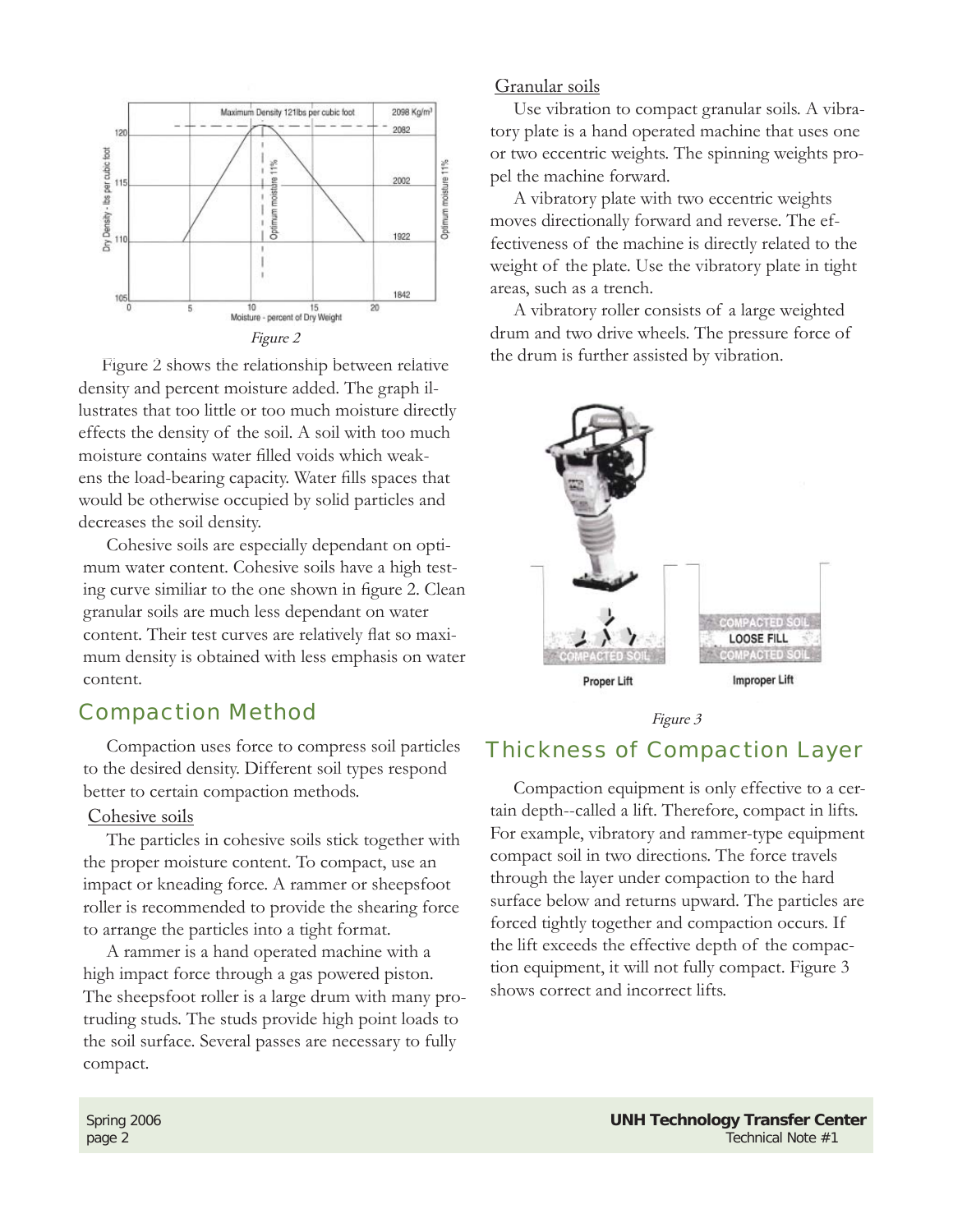## Ensuring Proper Compaction

New Hampshire Department of Transportation (NHDOT) requires at least 95% maximum density on all road surfaces. All soils have a differing maximum density value. This is determined through a standard proctor test as specified in AASHTO T-99. Once the maximum density value is known for the specific soil, the in-place density of the material is tested.

A standard proctor test uses a sample of material to test compaction. The material is placed in a mold and then a weight is dropped onto it. The amount of weight, height of the drop, and number of blows, etc. are specified in the procedure. This test was performed several times with different moisture contents to produce the Moisture-Density curve as seen in figure 2.

The modified proctor test (AASHTO T-180) is used to determine maximum density. The procedure is similar to the standard proctor but designed to correspond with current compaction equipment and methods.

The in-place density of the material can be tested by several methods:

- Nuclear density, and •
- Sand-cone. •

The nuclear density test (AASHTO T-238 and T-239) is a quick and fairly accurate way to test the density and moisture content of the soil.

The nuclear unit emits radiation into the soil. In figure 4, the emission from a probe is inserted into the ground (direct) or from the surface (backscatter). The source emits photons which radiate back to detectors under the unit. A dense soil absorbs more radiation than loose soil. The unit also calculates the percent water content of the soil.

Sand-Cone Test (AASHTO T-191) is an in-place density test. A soil sample is taken of the compacted material. The sample is weighed and then dried in an oven to remove all moisture. The







sample is weighed again and the difference provide the moisture content. Then a device is set up over the hole as seen in figure 5.

Using the device and the calibrated dry sand, the volume of the hole is calculated. The dry weight of the soil removed is divided by this volume to provide the density of the soil. This is an accurate method to determine density and moisture content. It becomes time consuming when several samples are taken to ensure uniform compaction.

## What to use for Roads

Use free draining granular material to prevent water from being trapped in the base. Trapped water creates a weak base and frost heaves, which deteriorates the road surface. NHDOT requires a specific

**UNH Technology Transfer Center <b>Spring 2006** Spring 2006 Technical Note #1 page 3 and the state of the state of the state of the state of the state of the state of the state of the state of the state of the state of the state of the state of the state of the state of the state o